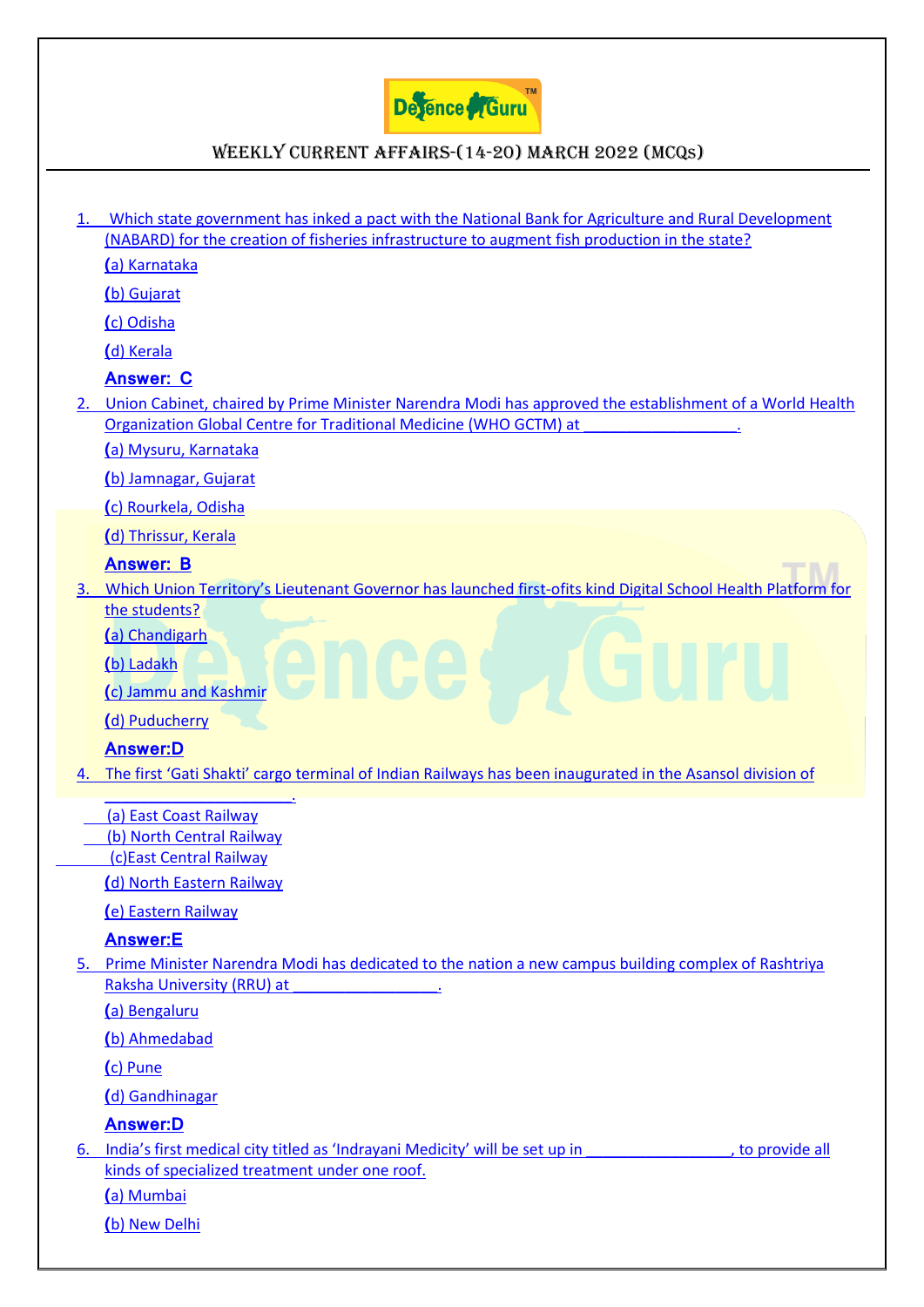|    | (c) Hyderabad                                                                                                                                 |
|----|-----------------------------------------------------------------------------------------------------------------------------------------------|
|    | (d) Pune                                                                                                                                      |
|    | <b>Answer: D</b>                                                                                                                              |
| 7. | Which state/UT government has launched an online 'My EV' (My Electric Vehicle) portal for the purchase and<br>registration of electric autos? |
|    | (a) Jammu and Kashmir                                                                                                                         |
|    | (b) Puducherry                                                                                                                                |
|    | (c) Lakshadweep                                                                                                                               |
|    | (d) Delhi                                                                                                                                     |
|    | <b>Answer:D</b>                                                                                                                               |
|    | 8. Which unit of Coal India Limited has become the leading coal producing company in the country?                                             |
|    | (a) Western Coalfields                                                                                                                        |
|    | (b) South Eastern Coalfields                                                                                                                  |
|    | (c) Eastern Coalfields                                                                                                                        |
|    | (d) Mahanadi Coalfields                                                                                                                       |
|    | <b>Answer:D</b>                                                                                                                               |
| 9. | India's First Artificial Intelligence & Robotics Technology Park (ARTPARK) has been launched at                                               |
|    |                                                                                                                                               |
|    | (a) IISc-Bengaluru                                                                                                                            |
|    | (b) IIT-Bombay                                                                                                                                |
|    | (c) IIT- Delhi                                                                                                                                |
|    | (d) IIT-Madras                                                                                                                                |
|    | <b>Answer:A</b>                                                                                                                               |
|    | 10. Ahimsa Vishwa Bharti (AVB) organization will establish India's first World Peace Center in                                                |
|    | (a) Jaipur, Rajasthan                                                                                                                         |
|    | (b) Mumbai, Maharashtra                                                                                                                       |
|    | (c) Chennai, Tamil Nadu                                                                                                                       |
|    | (d) Gurugram, Haryana                                                                                                                         |
|    | <b>Answer:D</b>                                                                                                                               |
|    | 11. Which city has announced its detailed framework to 'zero out carbon emissions by 2050' and became the first                               |
|    | city in South Asia to set such a target?                                                                                                      |
|    | (a) New Delhi                                                                                                                                 |
|    | (b) Mumbai                                                                                                                                    |
|    | (c) Hyderabad                                                                                                                                 |
|    | (d) Bengaluru                                                                                                                                 |
|    | <b>Answer:B</b>                                                                                                                               |
|    | 12. Which state has emerged on top in maternal and child health, recording the lowest Maternal Mortality Ratio                                |
|    | (MMR) of 30 (per one lakh live births) in the country?                                                                                        |
|    | (a) Rajasthan                                                                                                                                 |

**(**[b\) Tamil Nadu](https://www.defenceguru.co.in/)

**(**[c\) Maharashtra](https://www.defenceguru.co.in/)

**(**[d\) Kerala](https://www.defenceguru.co.in/)

**[Answer: D](https://www.defenceguru.co.in/)**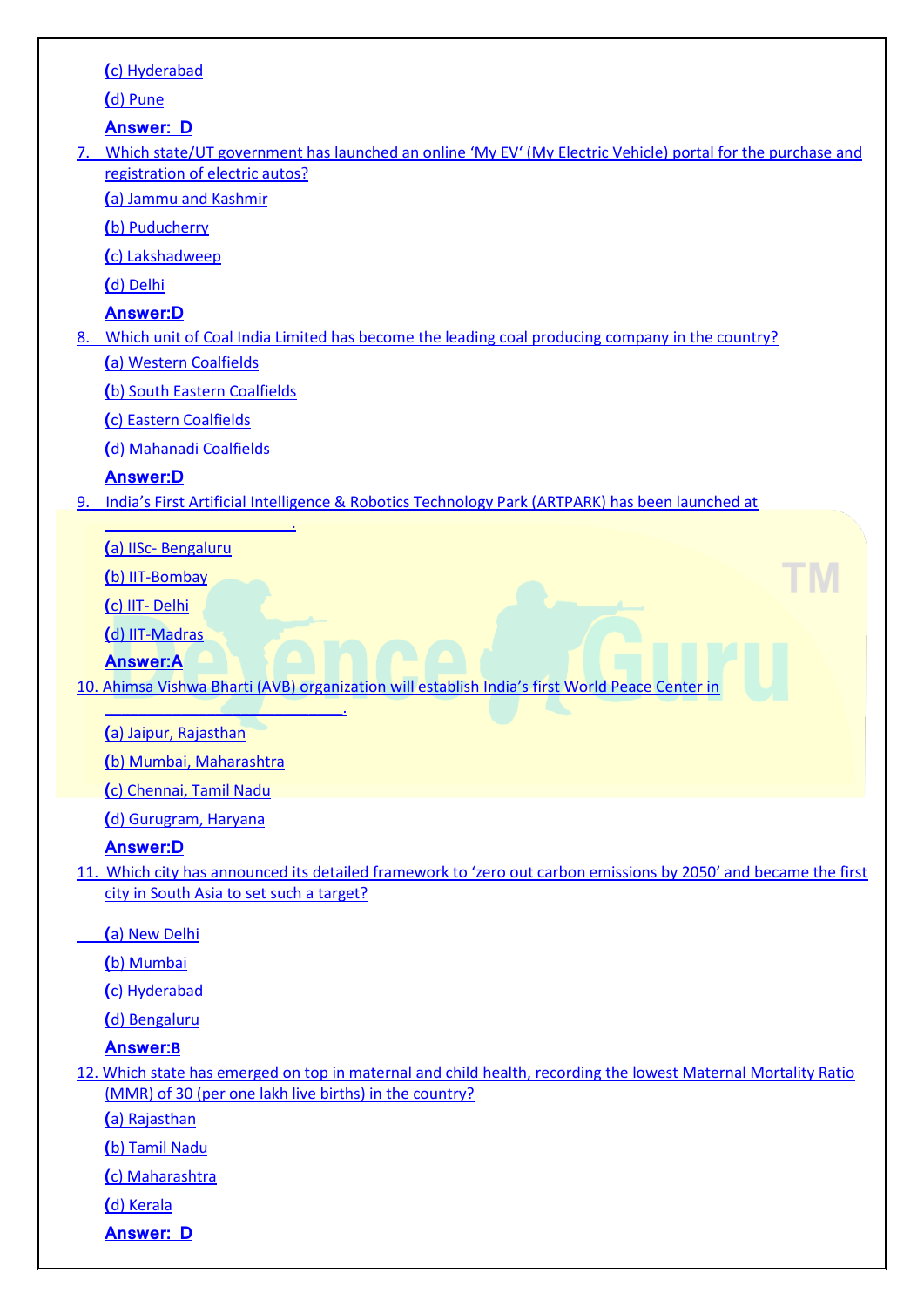| 13. India has won the bid to host FIDE Chess Olympiad 2022 in                                                                |
|------------------------------------------------------------------------------------------------------------------------------|
| (a) Chennai                                                                                                                  |
| (b) Mumbai                                                                                                                   |
| (c) Hyderabad                                                                                                                |
| (d) Bengaluru                                                                                                                |
| <b>Answer:A</b>                                                                                                              |
| 14. The 36th International Geological Congress (IGC) will be held virtually from 20th to 22nd March 2022 in                  |
| (a) New Delhi                                                                                                                |
| (b) Mumbai                                                                                                                   |
| (c) Hyderabad                                                                                                                |
| (d) Bengaluru                                                                                                                |
| <b>Answer:A</b>                                                                                                              |
| 15. Name India's 1st Green Hydrogen Fuel Cell Electric Vehicle (FCEV) launched by the Union Minister for Road                |
| Transport and Highways, Nitin Gadkari in New Delhi.                                                                          |
| (a) Honda Clarity                                                                                                            |
| (b) Mercedes-Benz F-Cell                                                                                                     |
| (c) Toyota Mirai                                                                                                             |
| (d) Hyundai Nexo                                                                                                             |
| <b>Answer:C</b>                                                                                                              |
| 16. Which of the following state has developed "Dishaank app" to ensure easy access to land records?                         |
| (a) Karnataka                                                                                                                |
| (b) Gujarat                                                                                                                  |
| (c) Odisha                                                                                                                   |
| (d) Kerala                                                                                                                   |
| <b>Answer: A</b>                                                                                                             |
| 17. For the development of a futuristic railway system by <b>Sanda's Eventuary</b><br>, the Indian Railways has come up with |
| 'National Rail Plan (NRP) for India'.<br>(a) 2024                                                                            |
| $(b)$ 2025                                                                                                                   |
| $(c)$ 2026                                                                                                                   |
| $(d)$ 2030                                                                                                                   |
| <b>Answer: D</b><br>18. The first-ever consignment of GI-tagged hand-knotted Kashmir carpets was exported to which country   |
| recently?                                                                                                                    |
| (a) Saudi Arabia                                                                                                             |
| (b) Israel                                                                                                                   |
| (c) Lebanon                                                                                                                  |
| (d) Germany                                                                                                                  |
| <b>Answer:D</b>                                                                                                              |
| 19. Katalin Novak has been elected as the first-ever female president of which of the following country?                     |
| (a) Hungary                                                                                                                  |
| (b) Slovakia                                                                                                                 |
| (c) Poland                                                                                                                   |
| (d) Ukraine                                                                                                                  |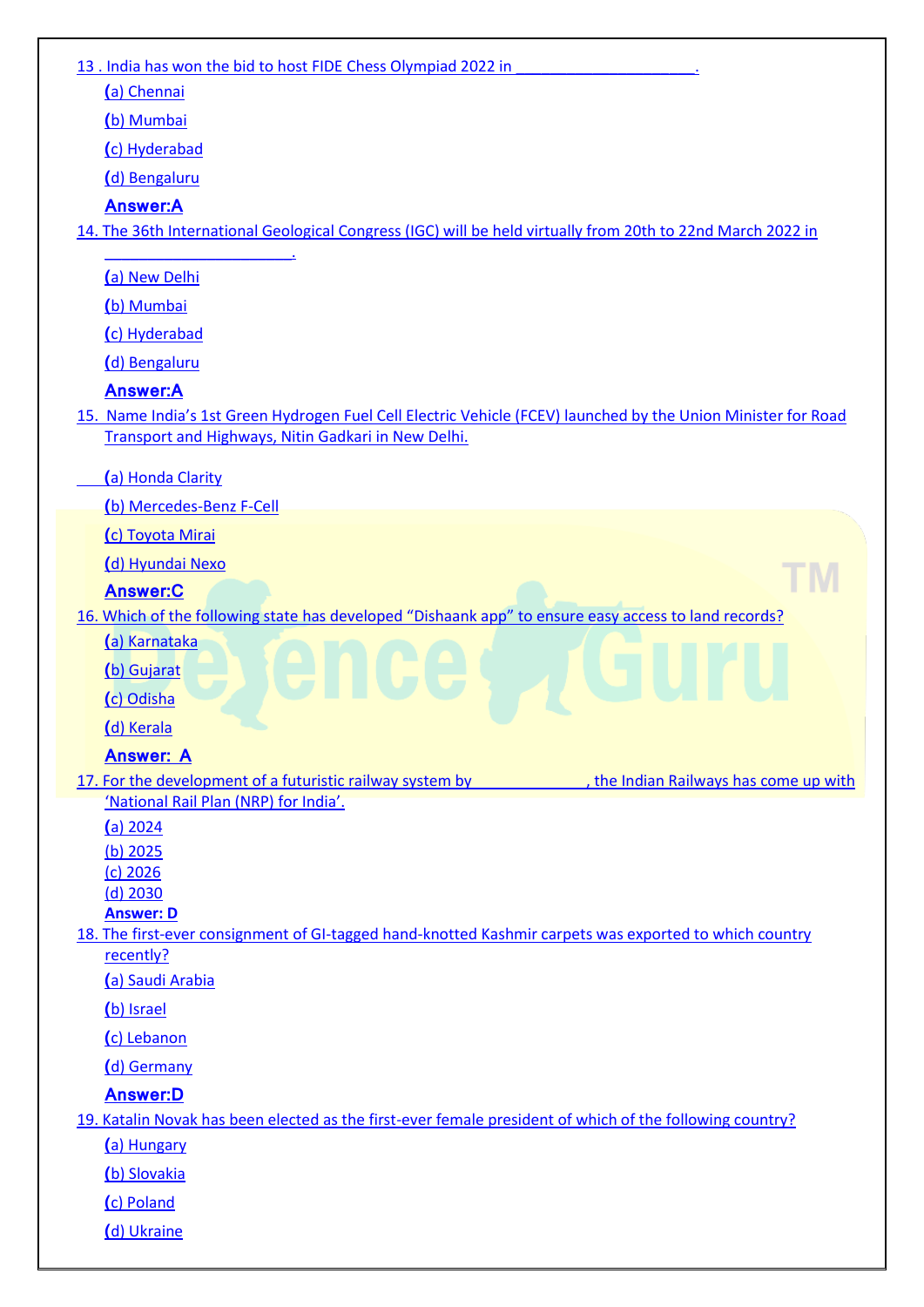| <b>Answer:A</b>                                                                                           |                      |
|-----------------------------------------------------------------------------------------------------------|----------------------|
| 20. Who among the following has been named Acting Chief Justice of Delhi High Court?                      |                      |
| (a) Sudhanshu Dhulia                                                                                      |                      |
| (b) Munishwar Nath Bhandari                                                                               |                      |
| (c) Sanjay Yadav                                                                                          |                      |
| (d) Vipin Sanghi                                                                                          |                      |
| <b>Answer:D</b>                                                                                           |                      |
| 21. The Supreme Court of India has named whom as the Chairperson of the High-Powered Committee (HPC) of   |                      |
| the Chardham project?                                                                                     |                      |
| (a) Aashish Chandorkar                                                                                    |                      |
| (b) Ravi Chopra                                                                                           |                      |
| (c) Ajay Puri                                                                                             |                      |
| (d) A K Sikri                                                                                             |                      |
| <b>Answer:D</b>                                                                                           |                      |
| 22. Name the person who has been appointed as the Chairperson of the Insurance Regulatory and Development |                      |
| <b>Authority of India (IRDAI).</b>                                                                        |                      |
| (a) Subhash Chandra Khuntia                                                                               |                      |
| (b) Navrang Saini                                                                                         |                      |
| (c) Indu Malhotra                                                                                         |                      |
| (d) Debasish Panda                                                                                        |                      |
| <b>Answer:D</b>                                                                                           |                      |
| 23. Who among the following has been appointed as the chairman of Air India?                              |                      |
| (a) Venu Srinivasan                                                                                       |                      |
| (b) Ajay Piramal                                                                                          |                      |
| (c) Harish Manwani                                                                                        |                      |
| (d) Natarajan Chandrasekaran                                                                              |                      |
| <b>Answer: D</b>                                                                                          |                      |
| 24. Who has been appointed as new brand ambassador for My11Circle by Games24x7?                           |                      |
| (a) Shubman Gill                                                                                          |                      |
| (b) Ruturaj Gaikwad                                                                                       |                      |
| (c) Hrithik Roshan                                                                                        |                      |
| (d) Both a & b                                                                                            |                      |
| <b>Answer: D</b>                                                                                          |                      |
| 25. Who among the following has won the ICC 'Men's Player of the Month' for February 2022?                |                      |
| (a) Virat Kohli                                                                                           |                      |
| (b) Rohit Sharma                                                                                          |                      |
| (c) Shreyas Iyer                                                                                          |                      |
| (d) Bhuvneshwar Kumar                                                                                     |                      |
| <b>Answer: C</b>                                                                                          |                      |
| 26. Aam Aadmi Party leader, Bhagwant Mann has been sworn in as the<br>Punjab.                             | th Chief Minister of |
| (a) 15                                                                                                    |                      |
| $(b)$ 16                                                                                                  |                      |
| $(c)$ 17<br>$(d)$ 18                                                                                      |                      |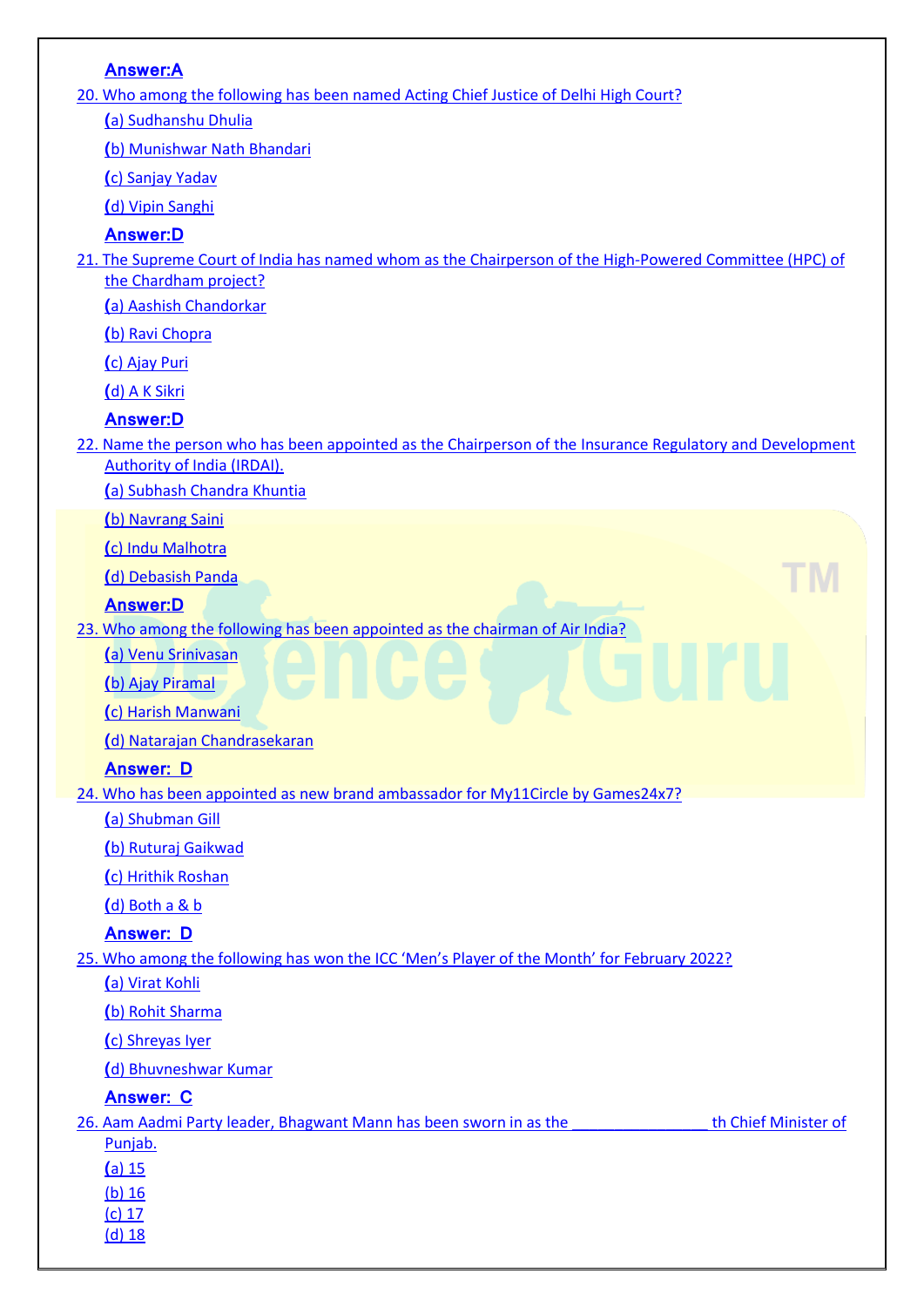[Answer:C](https://www.defenceguru.co.in/)

27[. Which of the following company has launched 'OneUp', India's first](https://www.defenceguru.co.in/) primary markets investment platform? **(**[a\) India Infoline](https://www.defenceguru.co.in/)

**(**[b\) IIFL Securities Limited](https://www.defenceguru.co.in/)

**(**[c\) Zerodha](https://www.defenceguru.co.in/)

**(**[d\) Angel One](https://www.defenceguru.co.in/)

**[Answer:B](https://www.defenceguru.co.in/)**

[28. Employees Provident Fund Organisation \(EPFO\) has lowered the interest rate on provident fund deposits to](https://www.defenceguru.co.in/)  [\\_\\_\\_\\_\\_\\_\\_\\_\\_\\_ for 2021-22.](https://www.defenceguru.co.in/)

**(**[a\) 8.0%](https://www.defenceguru.co.in/)

[\(b\) 8.1%](https://www.defenceguru.co.in/)

[\(c\) 8.3%](https://www.defenceguru.co.in/)

[\(d\) 8.5%](https://www.defenceguru.co.in/)

**[Answer:B](https://www.defenceguru.co.in/)**

[29. Which company has inked a pact to acquire 51% stake in power distribution utility of Dadra & Nagar Haveli,](https://www.defenceguru.co.in/)  [Daman & Diu?](https://www.defenceguru.co.in/)

**(**[a\) Adani Power](https://www.defenceguru.co.in/)

**(**[b\) Reliance Power](https://www.defenceguru.co.in/)

**(**[c\) JSW Energy](https://www.defenceguru.co.in/)

**(**[e\) Torrent Power](https://www.defenceguru.co.in/)

### **[Answer:D](https://www.defenceguru.co.in/)**

30. Which bank [has won "National Award for Outstanding Performance for FY 2020](https://www.defenceguru.co.in/)-21" in recognition of its best [performance in Self-Help Group Bank Linkage?](https://www.defenceguru.co.in/)

**(**[a\) Jammu & Kashmir Bank](https://www.defenceguru.co.in/)

**(**[b\) Union Bank of India](https://www.defenceguru.co.in/)

**(**[c\) Punjab National Bank](https://www.defenceguru.co.in/)

**(**[d\) HDFC Bank](https://www.defenceguru.co.in/)

### **[Answer:A](https://www.defenceguru.co.in/)**

31[. Who has won the award for "Best Actor in Leading Role" at the 75th edition of the British Academy Film](https://www.defenceguru.co.in/)  [Awards \(BAFTA\) awards](https://www.defenceguru.co.in/)

[2022?](https://www.defenceguru.co.in/)

 [\(a\) Leonardo DiCaprio](https://www.defenceguru.co.in/) 

 [\(b\)Jonathan Pryce](https://www.defenceguru.co.in/)

 **(**[c\) Anthony Hopkins](https://www.defenceguru.co.in/) 

**(**[d\) Will Smith](https://www.defenceguru.co.in/)

### **[Answer:D](https://www.defenceguru.co.in/)**

32. [Which film has won the award for "Best Film" at the 75th edition of the British Academy Film Awards \(BAFTA\)](https://www.defenceguru.co.in/)  [awards 2022?](https://www.defenceguru.co.in/)

**(**[a\) The Power of the Dog](https://www.defenceguru.co.in/)

**(**[b\) After Love](https://www.defenceguru.co.in/) 

**(**[c\) The Father](https://www.defenceguru.co.in/) 

**(**[d\) West Side Story](https://www.defenceguru.co.in/)

### **[Answer:A](https://www.defenceguru.co.in/)**

- [33. Which of the following bank was adjudged as the Asian Bank of The Year 2021 and India Bond House at the](https://www.defenceguru.co.in/)  [IFR Asia Awards 2021?](https://www.defenceguru.co.in/)
	- [\(a\) RBL Bank](https://www.defenceguru.co.in/)

 [\(b\) Axis Bank](https://www.defenceguru.co.in/)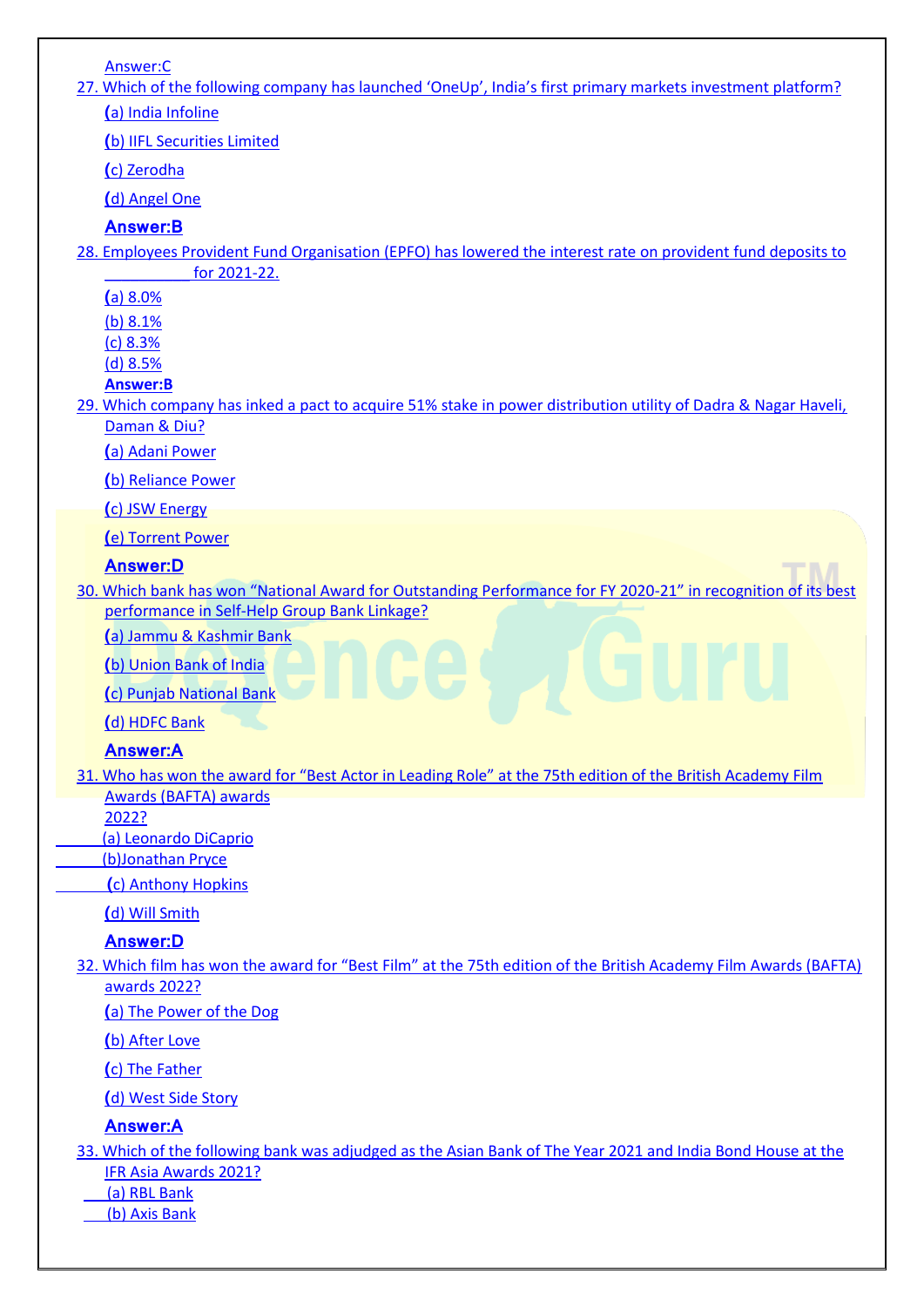### **(**[c\) State Bank of India](https://www.defenceguru.co.in/)

### **(**[d\) ICICI Bank](https://www.defenceguru.co.in/)

### **[Answer:B](https://www.defenceguru.co.in/)**

34[. Which India's documentary has become the first Indian documentary to be nominated](https://www.defenceguru.co.in/) at the Oscars?

**(**[a\) Attica](https://www.defenceguru.co.in/)

**(**[b\) Ascension](https://www.defenceguru.co.in/)

**(**[c\) Flee](https://www.defenceguru.co.in/)

**(**[d\) Writing with Fire](https://www.defenceguru.co.in/)

# **[Answer:D](https://www.defenceguru.co.in/)**

[35. Centre for Land Warfare Studies \(CLAWS\) has signed a Memorandum of Understanding \(MoU\) with which](https://www.defenceguru.co.in/)  [country's Army Research Centre to create academic cooperation and engageme](https://www.defenceguru.co.in/)nt?

**(**[a\) Australia](https://www.defenceguru.co.in/)

**(**[b\) France](https://www.defenceguru.co.in/)

**(**[c\) England](https://www.defenceguru.co.in/)

**(**[d\) Spain](https://www.defenceguru.co.in/)

# **[Answer:A](https://www.defenceguru.co.in/)**

[36. Indian Space Research Organization \(ISRO\) has successfully completed the ground test of the solid fuel-based](https://www.defenceguru.co.in/)  [booster stage \(SS1\) of its new Small Satellite Launch Vehicle \(SSLV\). Where is the headquarters of ISRO?](https://www.defenceguru.co.in/)

**(**[a\) Bengaluru, Karnataka](https://www.defenceguru.co.in/)

**(**[b\) New Delhi, Delhi](https://www.defenceguru.co.in/)

**(**[c\) Sriharikota, Andhra Pradesh](https://www.defenceguru.co.in/)

**(**[d\) Kulasekharapatnam, Tamil Nadu](https://www.defenceguru.co.in/)

# **[Answer:A](https://www.defenceguru.co.in/)**

[37. Indian Army has dedicated Chair of Excellence in the memory of late Chief of Defence Staff, General Bipin](https://www.defenceguru.co.in/)  Rawat at the United Service Institution of India (USI) in

**(**[a\) New Delhi](https://www.defenceguru.co.in/)

**(**[b\) Vadodara](https://www.defenceguru.co.in/)

**(**[c\) Bengaluru](https://www.defenceguru.co.in/)

**(**[d\) Surat](https://www.defenceguru.co.in/)

# **[Answer:A](https://www.defenceguru.co.in/)**

[38. Who among the following was recently inducted into the World Golf Hall of Fame?](https://www.defenceguru.co.in/)

**(**[a\) Rory McIlroy](https://www.defenceguru.co.in/)

**(**[b\) Justin Thomas](https://www.defenceguru.co.in/) 

**(**[c\) Jon Rahm](https://www.defenceguru.co.in/)

**(**[d\) Tiger Woods](https://www.defenceguru.co.in/)

# **[Answer:D](https://www.defenceguru.co.in/)**

39[. Which Author's translated Hindi novel "Tomb of Sand" has become the first Hindi language work of fiction to](https://www.defenceguru.co.in/)  [make it to the long list of the International Booker Prize?](https://www.defenceguru.co.in/)

**(**[a\) Olga Tokarczuk](https://www.defenceguru.co.in/)

**(**[b\) Samanta Schweblin](https://www.defenceguru.co.in/)

**(**[c\) Geetanjali Shree](https://www.defenceguru.co.in/)

**(**[d\) Jokha Alharthi](https://www.defenceguru.co.in/)

**[Answer:C](https://www.defenceguru.co.in/)**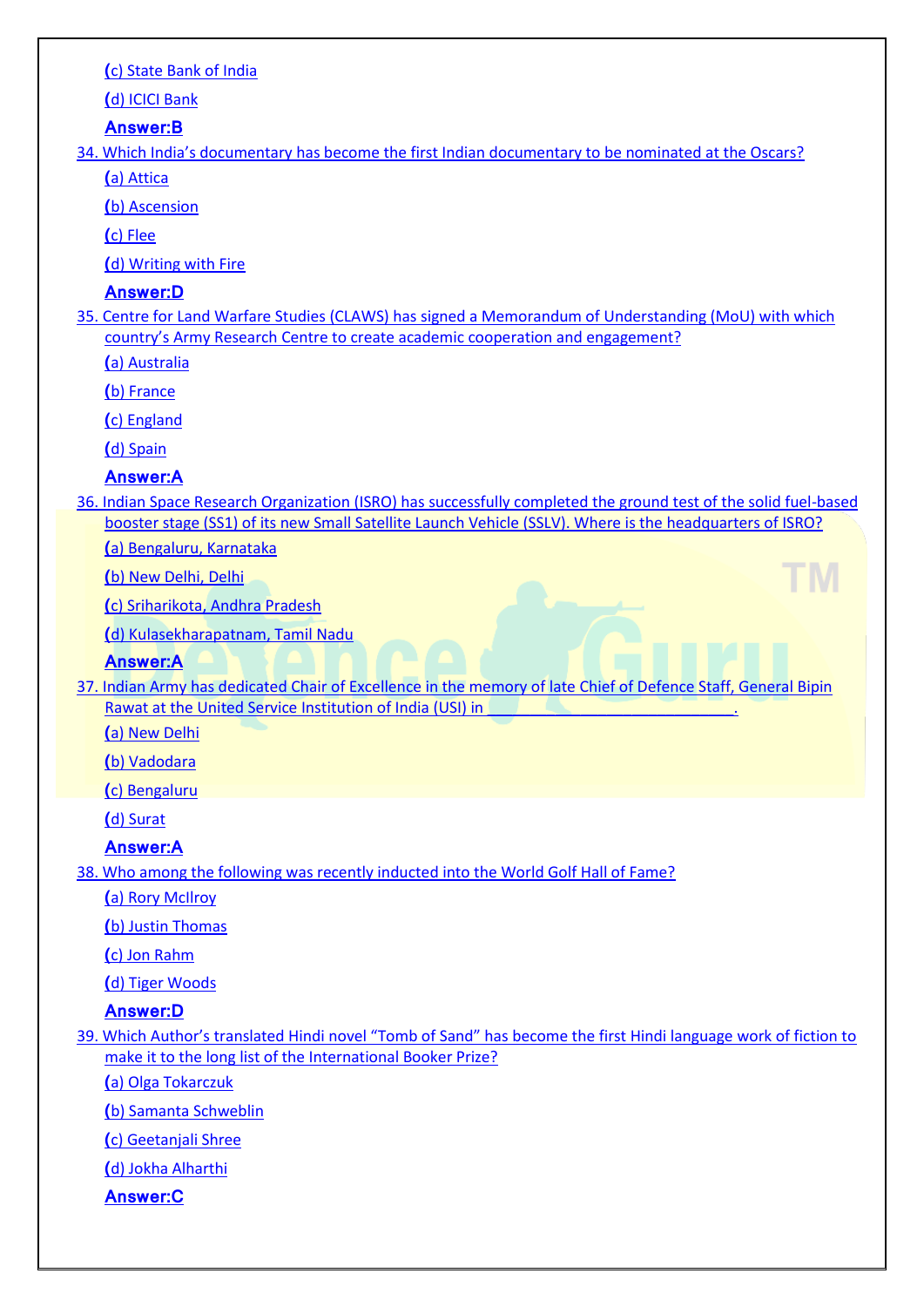[40. Sahitya Akademi has published a book-](https://www.defenceguru.co.in/)length poem 'Monsoon' by Indian poet-diplomat

**(**[a\) Uma Das Gupta](https://www.defenceguru.co.in/)

**(**[b\) Jimmy Soni](https://www.defenceguru.co.in/)

**(**[c\) Abhay K](https://www.defenceguru.co.in/)

**(**[d\) Priyam Gandhi Mody](https://www.defenceguru.co.in/)

[\\_\\_\\_\\_\\_\\_\\_\\_\\_\\_\\_\\_\\_\\_\\_\\_\\_\\_\\_\\_\\_\\_\\_.](https://www.defenceguru.co.in/)

### **[Answer:C](https://www.defenceguru.co.in/)**

41. Who is [the author of the authorized biography of Rahul Bajaj titled "Rahul Bajaj: An Extraordinary Life"?](https://www.defenceguru.co.in/)

**(**[a\) Mithilesh Tiwari](https://www.defenceguru.co.in/)

**(**[b\) Gita Piramal](https://www.defenceguru.co.in/)

**(**[c\) Deepam Chatterjee](https://www.defenceguru.co.in/)

**(**[d\) Amitava Kumar](https://www.defenceguru.co.in/)

### **[Answer:B](https://www.defenceguru.co.in/)**

[42. According to the London & Partners analysis of Dealroom.co investment data, India secured the 2nd largest](https://www.defenceguru.co.in/)  [global venture capital investment hub for digital shopping companies in 2021. Which country has topped in](https://www.defenceguru.co.in/)  [Global Investment in Digital Shopping in 2021?](https://www.defenceguru.co.in/)

**(**[a\) Germany](https://www.defenceguru.co.in/)

**(**[b\) UK](https://www.defenceguru.co.in/)

**(**[c\) United States](https://www.defenceguru.co.in/)

**(**[d\) Japan](https://www.defenceguru.co.in/)

### **[Answer:C](https://www.defenceguru.co.in/)**

43. Wh[at is the rank of India in the "Largest Arms Importers in 2017](https://www.defenceguru.co.in/)-21"in the latest report titled "Trends in [International Arms Transfer,2021" released by Stockholm International Peace Research Institute \(SIPRI\)?](https://www.defenceguru.co.in/)

ГM

**(**[a\) 1st](https://www.defenceguru.co.in/)

**(**[b\) 2nd](https://www.defenceguru.co.in/)

**(**[c\) 3rd](https://www.defenceguru.co.in/)

 $(d)$  4<sup>th</sup>

### **[Answer:A](https://www.defenceguru.co.in/)**

44. India's first Digital Water Bank 'AQVERIUM' has been launched in \_\_\_\_\_\_\_\_\_\_\_\_\_\_\_\_\_, which is an [innovative initiative aimed at better water management.](https://www.defenceguru.co.in/)

**(**[a\) New Delhi](https://www.defenceguru.co.in/)

**(**[b\) Vadodara](https://www.defenceguru.co.in/)

**(**[c\) Bengaluru](https://www.defenceguru.co.in/)

**(**[d\) Surat](https://www.defenceguru.co.in/)

### **[Answer: C](https://www.defenceguru.co.in/)**

45[. As per Bloomberg's recent data on Market capitalization, what is the rank of India's equities market in terms](https://www.defenceguru.co.in/)  [of market capitalization?](https://www.defenceguru.co.in/)

**(**[a\) 5th](https://www.defenceguru.co.in/)

[\(b\) 7th](https://www.defenceguru.co.in/)

[\(c\) 9th](https://www.defenceguru.co.in/)

 $(d) 12^{th}$  $(d) 12^{th}$ 

### **[Answer:A](https://www.defenceguru.co.in/)**

46[. What is the global rank of Mukesh Ambani, who emerged as Richest Indian & Asian, in Hurun India's report](https://www.defenceguru.co.in/)  tit[led "2022 M3M HurunGlobal Rich List"?](https://www.defenceguru.co.in/)

**(**[a\) 7](https://www.defenceguru.co.in/)

[\(b\) 8](https://www.defenceguru.co.in/)

[\(c\) 9](https://www.defenceguru.co.in/)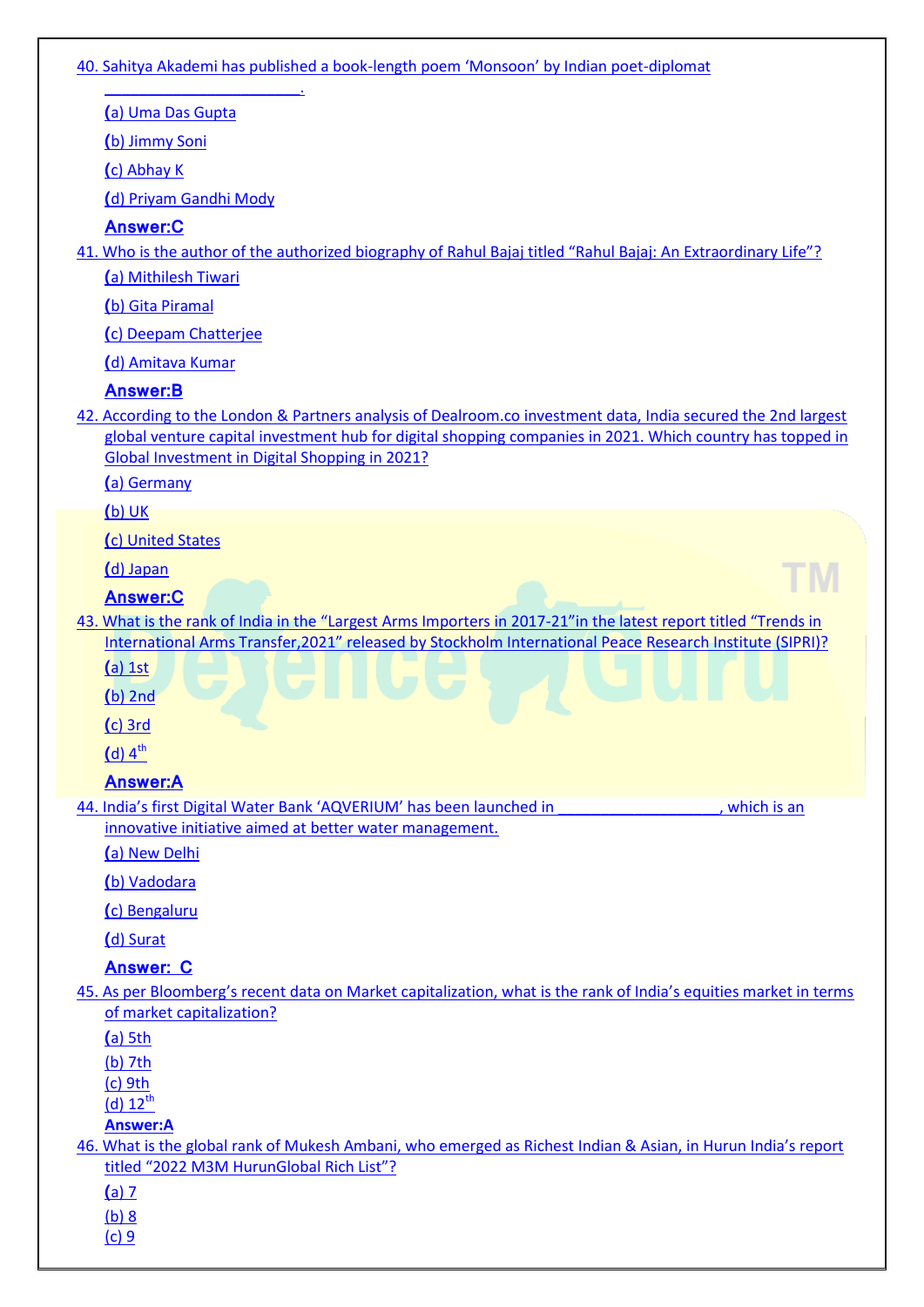| $(d)$ 10                                                                                                            |
|---------------------------------------------------------------------------------------------------------------------|
| <b>Answer:C</b><br>47. Kumudben Manishankar Joshi passed away recently. She was the former Governor of which state? |
| (a) Tamil Nadu                                                                                                      |
| (b) Karnataka                                                                                                       |
| (c) Andhra Pradesh                                                                                                  |
| (d) Kerala                                                                                                          |
| <b>Answer:C</b>                                                                                                     |
| 48. Eugene Newman Parker passed away recently. He was a/an                                                          |
| (a) Astrophysicist                                                                                                  |
| (b) Cardiologist                                                                                                    |
| (c) Paleontologist                                                                                                  |
| (d) Radiologist                                                                                                     |
| <b>Answer:A</b>                                                                                                     |
| 49.International Day of Women Judges has been celebrated and observed for the first time in 2022 on                 |
| (a) 7 March                                                                                                         |
| (b) 8 March                                                                                                         |
| (c) 9 March                                                                                                         |
| (d) 10 March                                                                                                        |
| <b>Answer:D</b>                                                                                                     |
| 50. World Rotaract Day is celebrated on<br>every year.                                                              |
| (a) 12 March                                                                                                        |
| (b) 13 March                                                                                                        |
| (c) 14 March                                                                                                        |
| (d) 15 March                                                                                                        |
| <b>Answer:B</b>                                                                                                     |
| 51. Pi Day or International Day of Mathematics is celebrated on                                                     |
| $(a)$ 12 March                                                                                                      |
| (b) 13 March                                                                                                        |
| (c) 14 March                                                                                                        |
| (d) 15 March                                                                                                        |
| <b>Answer:C</b>                                                                                                     |
| 52. World Glaucoma Day is annually observed across the globe on<br>(a) 11 March                                     |
| $(b)$ 12 March                                                                                                      |
| (c) 13 March                                                                                                        |
| (d) 14 March                                                                                                        |
| <b>Answer:B</b>                                                                                                     |
| 53. On which date, World Consumer Rights Day is observed every year?                                                |
| (a) 14 March                                                                                                        |
| (b) 15 March                                                                                                        |
| (c) 16 March                                                                                                        |
| (d) 17 March                                                                                                        |
|                                                                                                                     |